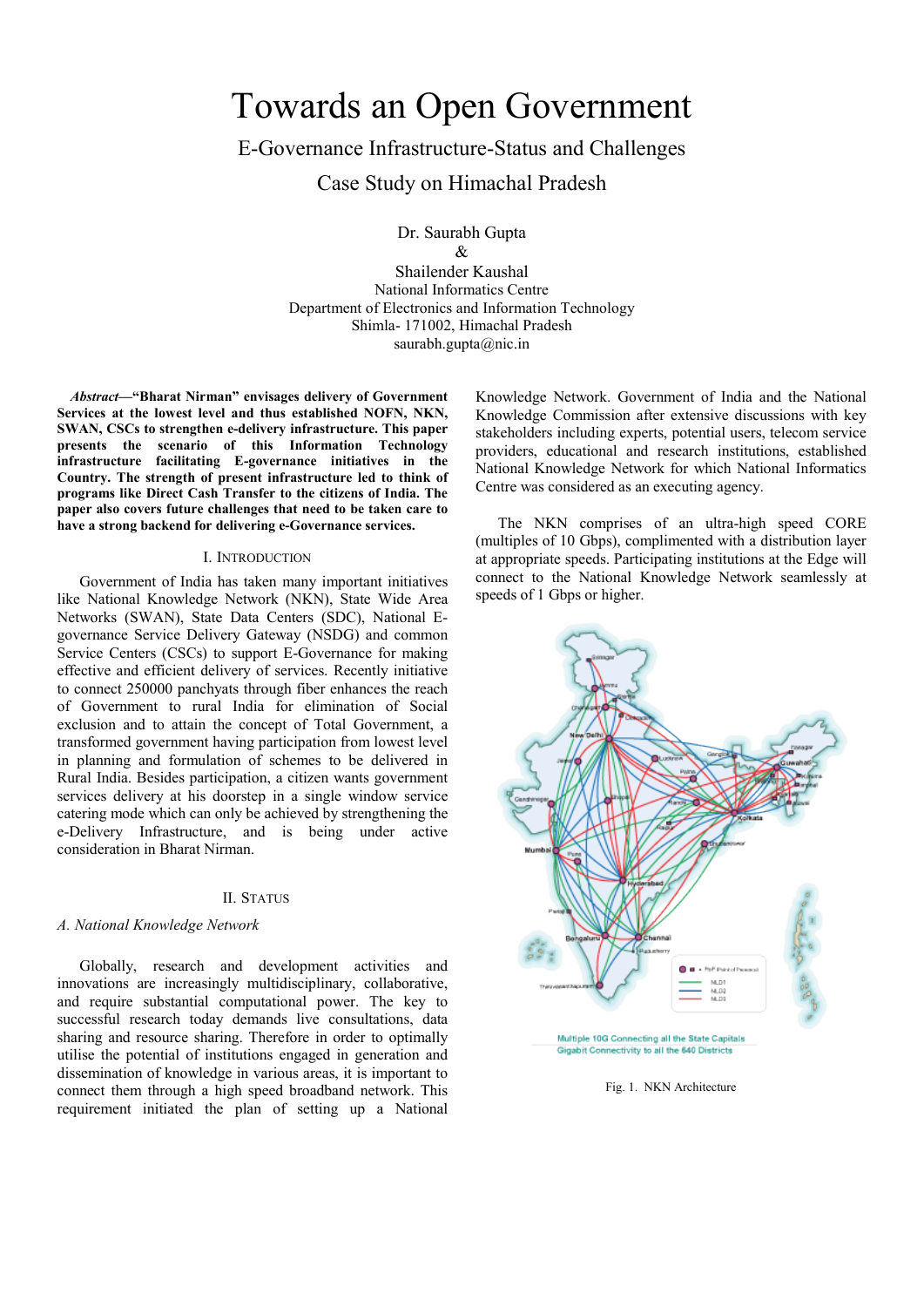The network is designed to support Overlay Networks, Dedicated Networks, and Virtual Networks. Advanced applications in areas such as Health, Education, Science & Technology, Grid Computing, Bio informatics, Agriculture, and Governance will be an integral part of NKN. The entire network will seamlessly integrate with the global scientific community at multiple gigabits per second speed.



The purpose of such a knowledge network goes to the very core of the country's quest to build quality institutions with requisite research facilities and create a pool of highly trained persons. The NKN while impacting the existing academic and student community will also alter the R&D landscape for future generations. NKN is also going to cover State Wide Area Networks established in the states for delivering Government Services. This is going to strengthen back end applications with automated workflow for bringing e-Governance in the country by process re-engineering in the government processes.

## *B. State wide Area Network*

Wide Area Network is an advanced telecommunication infrastructure, which is used now-a-days extensively, for exchange of data and other types of information between two or more locations, separated by significant geographical distances. The medium of connectivity can be copper, optical fibre cable or wireless, as may be found feasible. Such wide area networks, in a way, create a highway for electronic transfer of information in the form of voice, video and data. Department of IT in Government of India has implemented an approved Scheme known as State Wide Area Network (SWAN) Scheme, to create such a connectivity in each State / UT, to bring speed, efficiency, reliability and accountability in overall system of Government-to-Government (G2G) functioning. In near future SWAN would work as a converged backbone network for voice, video and data communications across each State / UT. SWAN is designed to cater to the

governance information and communication requirements of all the State / UT Departments. SWANs across the country are expected to cover at least 50000 departmental offices through 1 million (10 lacs) route kilometres of communication links. SWAN Features

A wide area network deployed in a State or UT would have two components viz. (a)Vertical Component (b)Horizontal Component

The vertical component of SWAN is implemented using multi-tier architecture (typically, three-tier) with the State/UT Headquarter (SHQ ) connected to the each District Head Quarter (DHQ) which in turn gets connected to the each Block Head Quarter (BHQ). Each SHQ, DHQ and BHQ point of connection is called a Point of Presence (PoP), which is a point of bandwidth aggregation for several network links getting connected at this point. The bandwidth provisioning for network connectivity between all the above PoPs is a minimum of 2 Mbps. Presently, the connectivity provisioning between every SHQ and DHQ is for 4 Mbps and DHQ to every BHQ is 2 Mbps. For the horizontal component, the government departments at each tier are connected to the respective PoPs.

The SWAN aims to create a dedicated Closed User Group (CUG) network of minimum speed of 2 Mbps by connecting around 7500 pops, providing Data, Voice & Video connectivity to more than 50,000 govt. offices. The network aims at increasing the efficiency of the government delivery mechanism and optimizes the performance. The backbone thus created would provide reliable, vertical and horizontal connectivity within the State / UT administration and would facilitate electronic transactions between all the government departments.



Fig. 3. Swan Architecture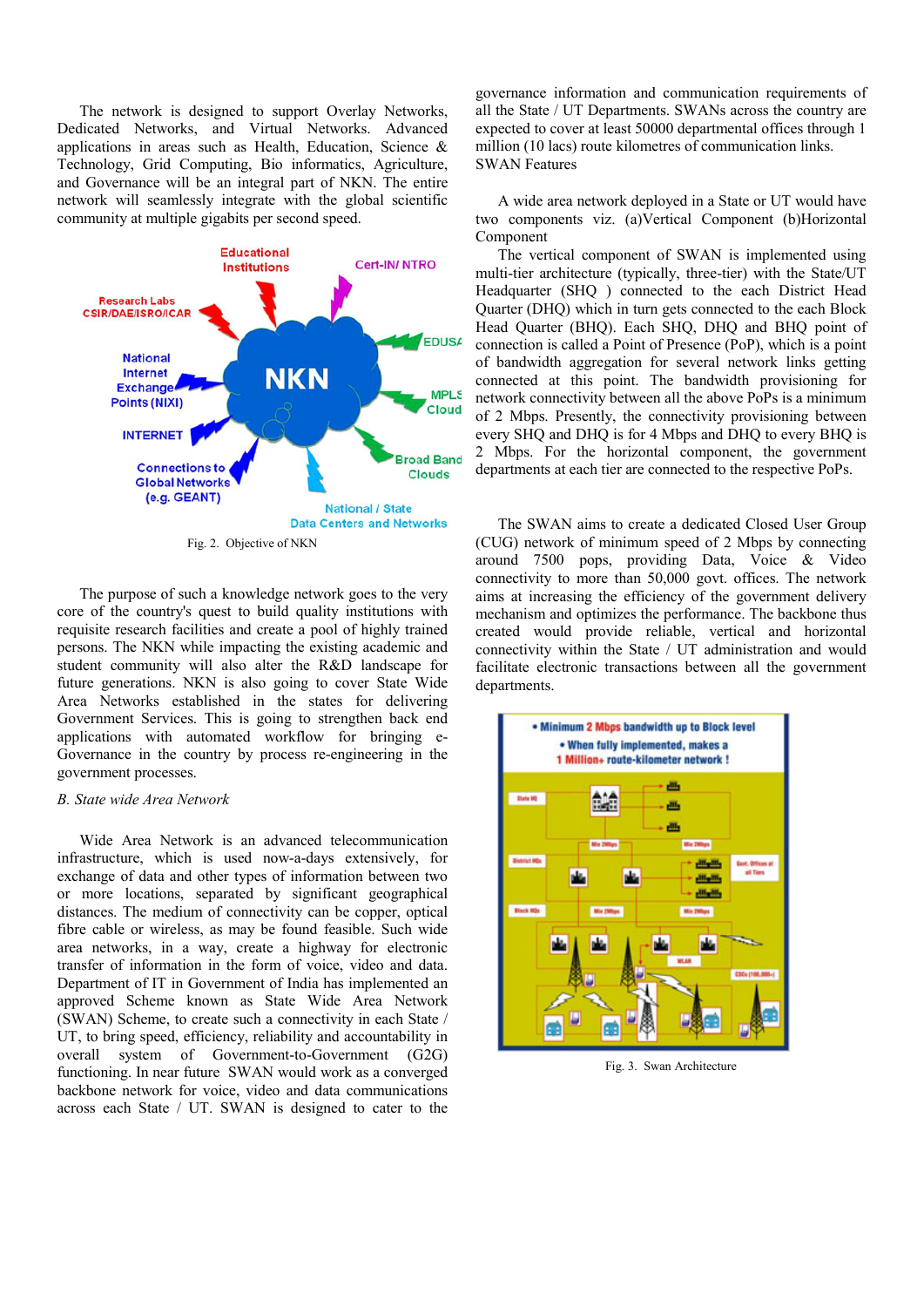To ensure desired Quality of Service (QoS) by the Network Operator and the Bandwidth Service Provider, a Third Party Audit mechanism has been created in the SWAN Scheme which would monitor the performance of the SWAN network in each State / UT. The Third Party Audit (TPA) agency shall perform for a period of five years from the date of final acceptance test of the network and primarily monitor the compliance of the Service Level Agreement (SLA) which the State / UT would enter with the Network Operator and also with the Bandwidth Service Provider.

#### SWAN Implementation Model

There are two Options for SWAN implementation; the PPP Model and the NIC model. In the PPP model the State / UT identifies a suitable PPP model (e.g. BOOT) and selects an appropriate Network Operator agency through a suitable competitive bid process for outsourcing establishment, operation and maintenance of the Network. In the NIC model the State / UT designates NIC (National Informatics Centre) as the prime implementation agency for SWAN for establishment, operation and maintenance of the Network. NIC in turn would identify a Facility Management Service (FMS) agency for the State / UT concerned, to manage day-to-day management and operation of the network. Majority of the States / UTs have opted for the PPP model for the implementation SWAN. BSNL has been identified as a preferred Bandwidth Service Provider for SWAN Scheme across the country.

### *C. National eGovernance Service Delivery Gateway*

The National e-Governance Plan (NeGP) of the Govt. of India aims to cooperate, collaborate and integrate information across different departments in the Centre, States and Local Government. Government systems are characterized by islands of legacy systems using heterogeneous platforms and technologies and spread across diverse geographical locations, in varying state of automation, make this task very challenging.



Service Delivery through NSDG/SSDG (Proposed)

Fig. 4. Service Deliver Gateway Concept

The National eGovernance Service Delivery Gateway (NSDG), an integrated MMP(Mission Mode Project) under the National e-Governance Plan (NeGP), simplifies the above task by acting as a standards-based messaging switch and providing seamless interoperability and exchange of data across the departments. NSDG acting as a nerve centre, would handle large number of transactions and would help in tracking and time stamping all transactions of the Government.

## *D. State Data Centre*

State Data Centre (SDC) has been identified as one of the important element of the core infrastructure for supporting e-Governance initiatives of National eGovernance Plan (NeGP).

Under NeGP, it is proposed to create State Data Centres for the States to consolidate services, applications and infrastructure to provide efficient electronic delivery of G2G, G2C and G2B services. These services can be rendered by the States through common delivery platform seamlessly supported by core Connectivity Infrastructure such as State Wide Area Network (SWAN) and Common Service Centre (CSC) connectivity extended up to village level. State Data Centre would provide many functionalities and some of the key functionalities are Central Repository of the State, Secure Data Storage, Online Delivery of Services, Citizen Information/Services Portal, State Intranet Portal, Disaster Recovery, Remote Management and Service Integration etc. SDCs would also provide better operation & management control and minimize overall cost of Data Management, IT Resource Management, Deployment and other costs.



Fig. 5. State Data Center Conceptual Architecture

Department of Electronics and Information Technology (DeitY) has formulated the Guidelines to provide Technical and Financial assistance to the States for setting up State Data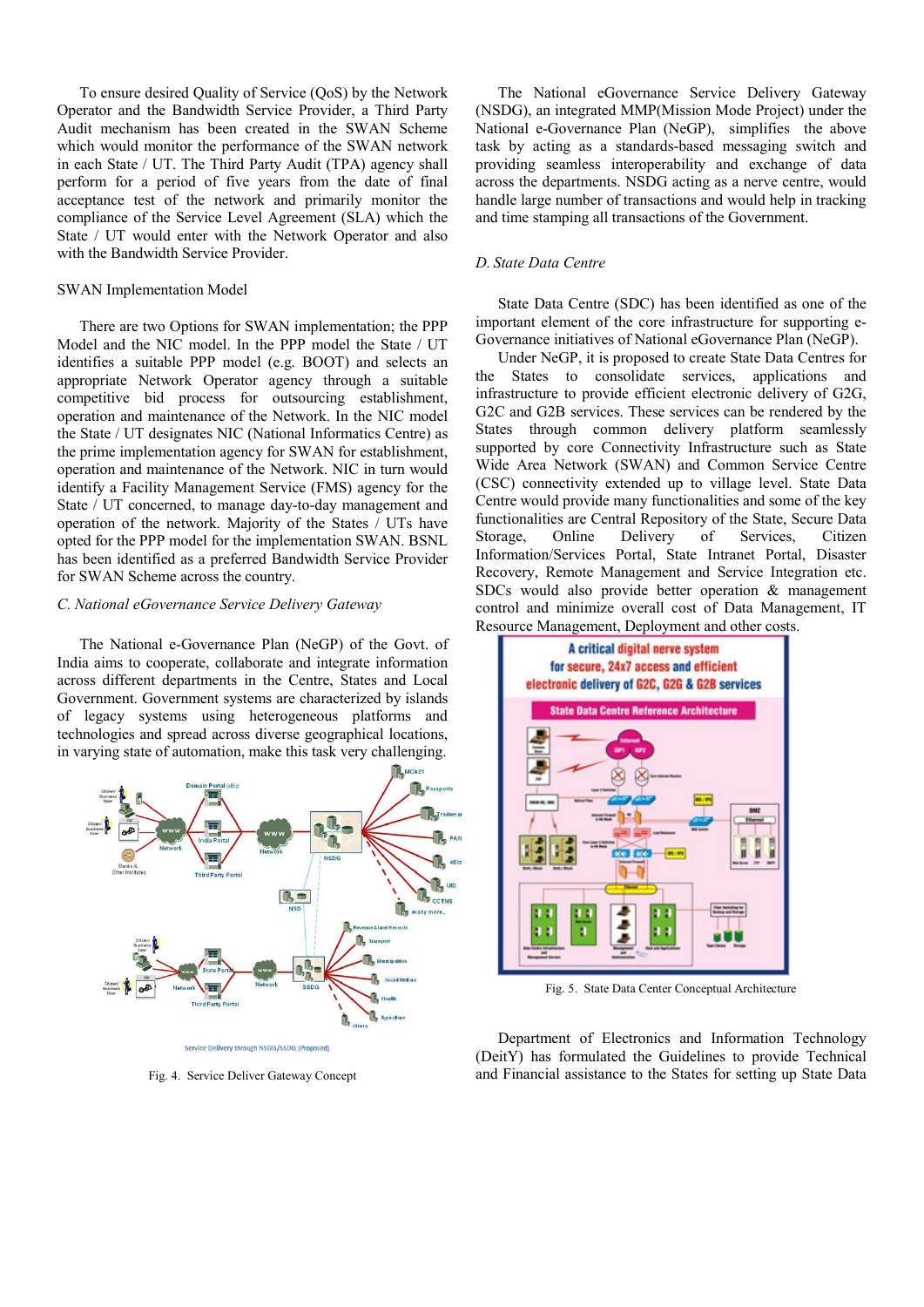Centre. These Guidelines also include the implementation options that can be exercised by the State to establish the SDC.

## *E. National Optical Fibre Network(NOFN)*

At present OFC (Optical Fibre Cable) connectivity is available in all State Capitals, Districts, HQs and upto the Block Level. There is a plan to connect all the 2,50,000 Gram panchayats in the country. This will be done by utilizing would use existing fibres of PSUs (BSNL, Railtel and Power Grid) and would laying incremental fibre to connect to Gram Panchayats wherever necessary. Dark fibre network thus created will be lit by appropriate technology thus creating sufficient bandwidth at the Gram Panchayats. This will be called the National Optical Fibre Network (NOFN). Thus connectivity gap between Gram Panchayats and Blocks will be filled.

Non-discriminatory access to the NOFN will be provided to all the Service Providers. These service providers like Telecom Service Providers(TSPs), ISPs, Cable TV operators and Content providers can launch various services in rural areas. Various categories of applications like e-health, e-education and e-governance etc. can be provided by these operators. The NOFN project is estimated to cost about Rs. 20,000 Cr. It is proposed to be completed in 2 years' time. The project will be funded by the Universal Service Obligation Fund (USOF).

#### *F. Common Service Centers*

Common Services Centres (CSCs) Scheme is the nationwide initiative of Government of India to provide support for establishing 1 lakh Common Service Centers in 6 lakh villages of India. CSCs scheme has been started in 2006 with the vision to develop these centres as a front-end delivery points for Government, private and social sector services to rural citizens of India in an integrated manner.

The objective is to develop a platform that can enable Government, private and social sector organizations to align their social and commercial goals for the benefit of the rural population in the remotest corners of the country through a combination of IT-based as well as non-IT-based services.

An estimated amount of Rs. 5742 crores, will be spent over a span of 4 years for the project. A major portion of the total amount will be pooled from contributions made by the state and central governments, while the balance will be mobilized from the private sector. The central government would contribute Rs. 856 crores while the state government contributes an amount of Rs. 793 crores out of the total amount. The Scheme is to be implemented through a Public-Private Partnership. CSCs are the primary physical front-end for delivery of Government and private services to citizens.

The government has taken a three pronged approach for effective implementation of National egovernance plan to enable anytime anywhere delivery of government services.

CSC's are one among the three pillars, they support the infrastructure requirements

State Wide Area Network provides the necessary support for Connectivity. This has already been approved by the Government for Rs 3334 crore

State Data Centre Scheme is useful for secure hosting of data and applications

The Common Services Centres would be designed as ICTenabled Kiosks having a PC along with basic support equipment like Printer, Scanner, UPS, with Wireless Connectivity as the backbone and additional equipment for edutainment, telemedicine, projection systems, etc., as the case may be.

The CSC Scheme has a 3-tier implementation framework:

First (CSC) level would be the local Village Level Entrepreneur (VLE) to provide service the rural consumer in a cluster of 5-6 villages

Second/middle level would be an entity termed the Service Centre Agency (SCA) to operate, manage and build the VLE network and business. An SCA would be identified for one or more districts.

Third level would be the agency designated by the Statethe State Designated Agency (SDA) - to facilitate implementation of the Scheme within the State and to provide requisite policy, content and other support to the SCAs.

#### III. IMPACT

Presence of such infrastructure makes us think of applications like Direct Cash Transfer which Government has recently announced. It is a poverty reduction measure in which government subsidies and other benefits are given directly to the poor in cash rather than in the form of subsidies. It can help the government reach out to identified beneficiaries and can plug leakages. Currently, ration shop owners divert subsidized PDS grains or kerosene to open market and make fast buck. Such Leakages could stop through this scheme. The scheme will also enhance efficiency of welfare schemes. It makes a lot of sense for India to have UID and DCTs. A big part of the inefficiency in government service delivery is due to the inability to authenticate the identity of individuals. This was, for long, held responsible for hitches like the poor not getting their ration and banks not being interested in deepening their presence among the poor, especially in rural areas. The UID provides a platform amenable to technological innovations to resolve the numerous pinpricks that affect service delivery. The use of micro ATMs, for instance, can enable people (with a UID number) to open a bank account at their preferred kirana shop. Delhi started such a scheme, Saral Money, in December 2012, where merely stating your UID number suffices for KYC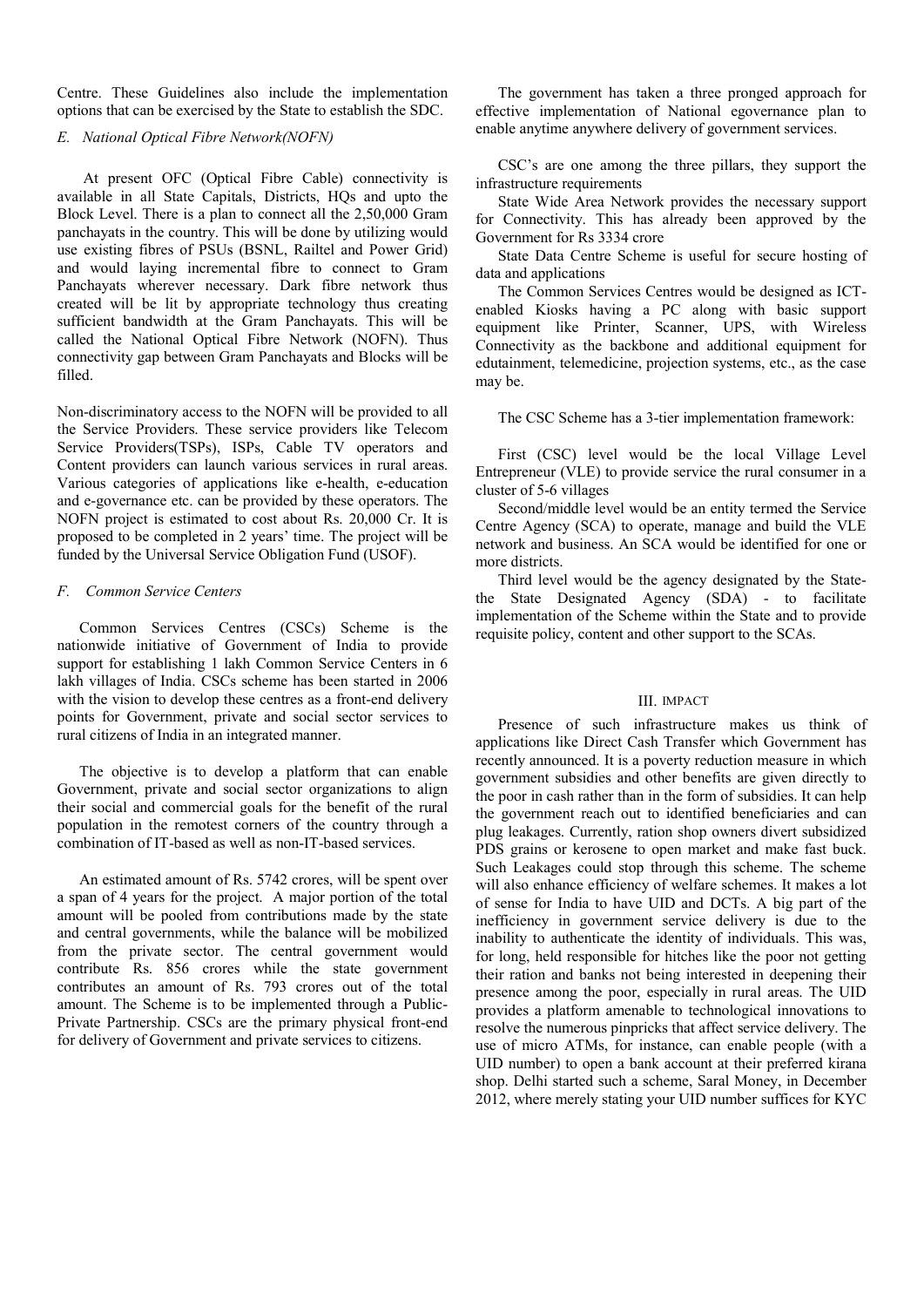norms. The Unique Identification Authority of India (UIDAI) transfers the relevant data to the bank branch concerned without losing time or depending on the kirana shop owner to use his discretion. This system can be a boon for the poor. Similarly, in principle, DCTs of food, fuel and fertilizer subsidies—which account for close to 2.3 percent of India's GDP—to UID-enabled bank accounts of the beneficiaries can effectively cut down on leakages by way of ghost accounts.

NKN project is successfully running in Himachal Pradesh. 10Gbps connectivity is providing high speed low latency to 13 institutes in Himachal Pradesh. All the nodes have been connected to the National Knowledge network. HIMSWAN is also given 1 Gbps connectivity through the NKN. IIT Mandi is making full use of NKN by conducting online sessions using virtual class room created under NKN Project. Following institutes were provided connectivity under NKN.

- 1. HIMSWAN
- 2. IIT Mandi
- 3. HP University
- 4. Central University
- 5. IIAS
- 6. NIT Hamirpur
- 7. Indira Gandhi Medical Collage
- 8. Dr. Rajinder Prasad Medical Collage, Tanda
- 9. IHBT Palmpur
- 10. Central Patato Research Centre
- 11. HFRI
- 12. Agriculture University Palampur

HIMSWAN is the State wide Area Network( SWAN) implementation in Himachal Pradesh. Total 132 Points of Presence (PoPs) were to be established in HIMSWAN. The project started on 2 February Status of PoPs is as follows:

a) 121 PoPs are commissioned.

b) 8 PoP sites are non-feasible from BSNL end as on date (i.e. Spiti at Kaza, Hangrang, Sangla, Pangi, Dodra Kawar, Kupvi, Rait, Ronhat). BSNL has been asked to work out alternative mode of connectivity at all these locations.

c) At remaining 3 locations, site preparation of PoPs is going on (i.e. Nohra, Krishangarh, Multhan).

d) Till date horizontal connectivity (only LAN connectivity) has been provided at 131 locations: Treasury: 32 locations, Election: 29, Police: 7, DPRO: 1, DRDA: 2, Fisheries: 1, Agriculture:3, CDPO:2, Others: 54.

Wireless Masts are being established at all PoP locations and are expected to be completed in 45 days time. Thereafter, horizontal connectivity to remaining offices will be provided.

Third Party Audit Agency (TPA) to be appointed to monitor the Service Levels of HIMSWAN Operator during 5 years operation period.RFP template from DIT, GoI has been received for TPA. The same is being modified as per State specific requirement.

Common Service Centers (CSCs) scheme known as LokMitra Kendra (LMKs) in Himachal Pradesh envisages establishing 3366 LMKs at Panchayat level in the State. The scheme envisions LMKs as the front-end delivery points for Government, Private and Social Sector services to rural citizens at their doorsteps, in an integrated manner using Information and Communication Tools (ICT). In order to setup these centres, Master Service Agreements were signed with 2 companies viz. M/s Zoom Developers for Kangra division in August, 2008 and with consortium of M/s Terasoft& GNG for Shimla and Mandi divisions in September, 2008.

# Government Services:

In order to facilitate the delivery of services to the citizens,VLEs are providing following G2C services through their LMKs:

- HPSEB Electricity Bill Collection
	- Issuance of copy of Jamabandi
	- Grievance/ demand through e-Samadhan
	- IPH Water bills
	- BSNL Post-paid bills payment
	- Issuance of HRTC bus tickets
- Issuance of copy of ShajraNasab
- Application of Inclusion of Name in Electoral Roll
- Application for Seeking Deletion of Name in Electoral Roll
- Application of Transposition of Entry in Electoral Roll
- Application for Correction to Particulars in Electoral Roll
- Application for Relief for Injury Death by Wild Animals
- Application for Issuance of BPL Certificate
- Application for Registration under NREGS
- Application for work under NREGS
- Application for Soil testing
- Application for establishment of Poultry farms
- Application for establishment of Ram Centre OR Sheep Breeding
- Application for Old Age Financial Assistance is an application for providing Pension to Non Pensioners who have age above sixty years
- Application for Gallantry Award Winners Pension
- Application for providing Bus Pass for Award Winners and War Widows
- Application for providing Employment to Ex Servicemen
- 4 services of Himachal Pradesh Public Service Commission

## TABLE I.

|       | <b>Social Pensioner Details in Himachal Pradesh</b> |                |      |  |
|-------|-----------------------------------------------------|----------------|------|--|
| S. No | <b>District</b>                                     | <b>Females</b> | Male |  |